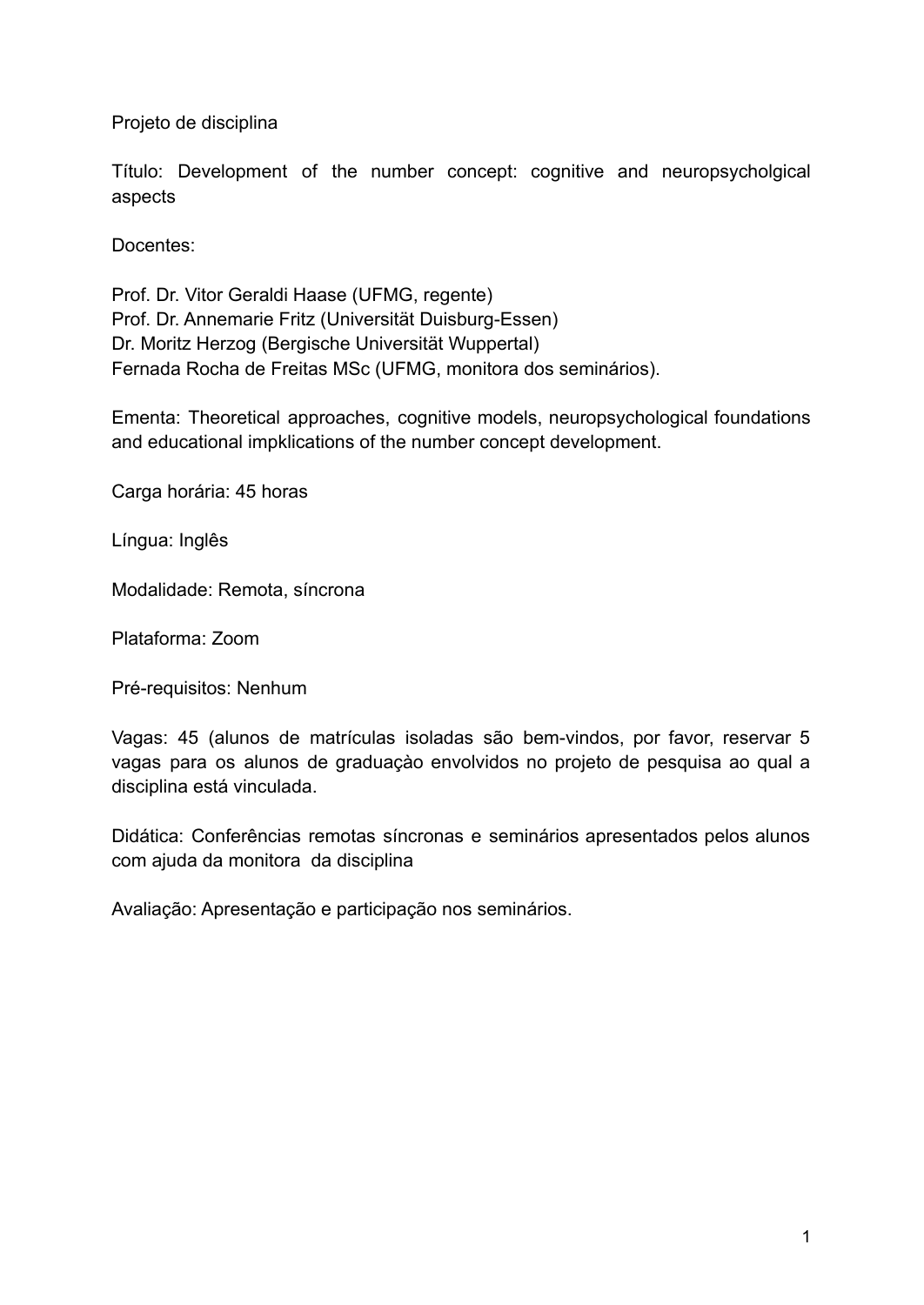## Programa

|                | Data  | Conferência                                                                         |                    |                                                                          |                |
|----------------|-------|-------------------------------------------------------------------------------------|--------------------|--------------------------------------------------------------------------|----------------|
|                |       | 13:00 - 14:45, 15:00 - 16:30 horas                                                  |                    |                                                                          |                |
|                |       | Título                                                                              | Docente            |                                                                          |                |
| 1              | 01/04 | Theoretical approaches to tthe<br>number concept development                        | <b>Vitor Haase</b> |                                                                          |                |
| $\overline{2}$ | 08/04 | Neutrocgnitive foundations of<br>umber processing                                   | Vitor Haase        |                                                                          |                |
| 3              | 22/04 | Neurocognitive foundations of<br>uantitative reasoning                              | <b>Vitor Haase</b> |                                                                          |                |
| $\overline{4}$ | 29/04 | Development of the number<br>concept: an overlapping waves<br>model                 | Annemarie Fritz    |                                                                          |                |
|                |       | Conferência                                                                         |                    | Sdminário                                                                |                |
|                |       | 13:00 - 14:45 horas                                                                 |                    | 15:00 - 16:30 horas                                                      |                |
| 5              | 06/05 | Math learning difficulies                                                           | Vitor Haase        | Level I -<br>Counting<br>number<br>concept                               | Fernanda Rocha |
| 6              | 13/05 | Integrating<br>diagnosis<br>and<br>management                                       | Moritz Herzog      | Level<br>$\mathbf{H}$<br>Ordinal<br>number<br>$\blacksquare$<br>conclept | Fernanda Rocha |
| $\overline{7}$ | 20/05 | MARKO-S: Screening for math<br>learning difficulties                                | Fernanda Rocha     | Level III - Cardinal number<br>concept                                   | Fernanda Rocha |
| 8              | 27/05 | MARKO-D: Diagnosis of math<br>learning difficulties                                 | Fernanda Rocha     | Level<br>- IV<br>Part-part-whole<br>$\blacksquare$<br>concept            | Fernanda Rocha |
| 9              | 03/06 | Number Memo Game: Playful<br>stimulation of number concept<br>development           | Moritz Herzog      | Level V -<br>Relational number<br>concept                                | Fernanda Rocha |
| 10             | 10/06 | MARKO-T:<br>Cognittive=behavioral<br>intervention for math learning<br>difficulties | Annemarie Fritz    | Level VI - Recognizing units in<br>numbers                               | Fernanda Rocha |

Leituras recomendadas

Balt, M., Ehlert, A., & Fritz, A. (2019). Assessment in inclusive mathematics education. Approaches to designing progress assessments for numeracy learning. In D. Kollosche, R. M. J. de Souza, M. Knigge, M. G. Penteado, & O. Skovsmose (Eds.), Inclusive mathematics education (pp. 197–216). New York: Springer.

Freitas, F. R., Herzog, M., Haase, V. G. & Fritz, A. (2022). Compreensão conceitual do número no diagnóstico e intervenção para as dificuldades de aprendizagem na aritmética, In V. G. Haase, S. Benedetti & H. A. T. Simplício (Orgs.) Pedagodia do Sucesso. Volume I: Diferenças individiuais, família, currículo e intervenções. Belo Horizonte: Ampla (no prelo).